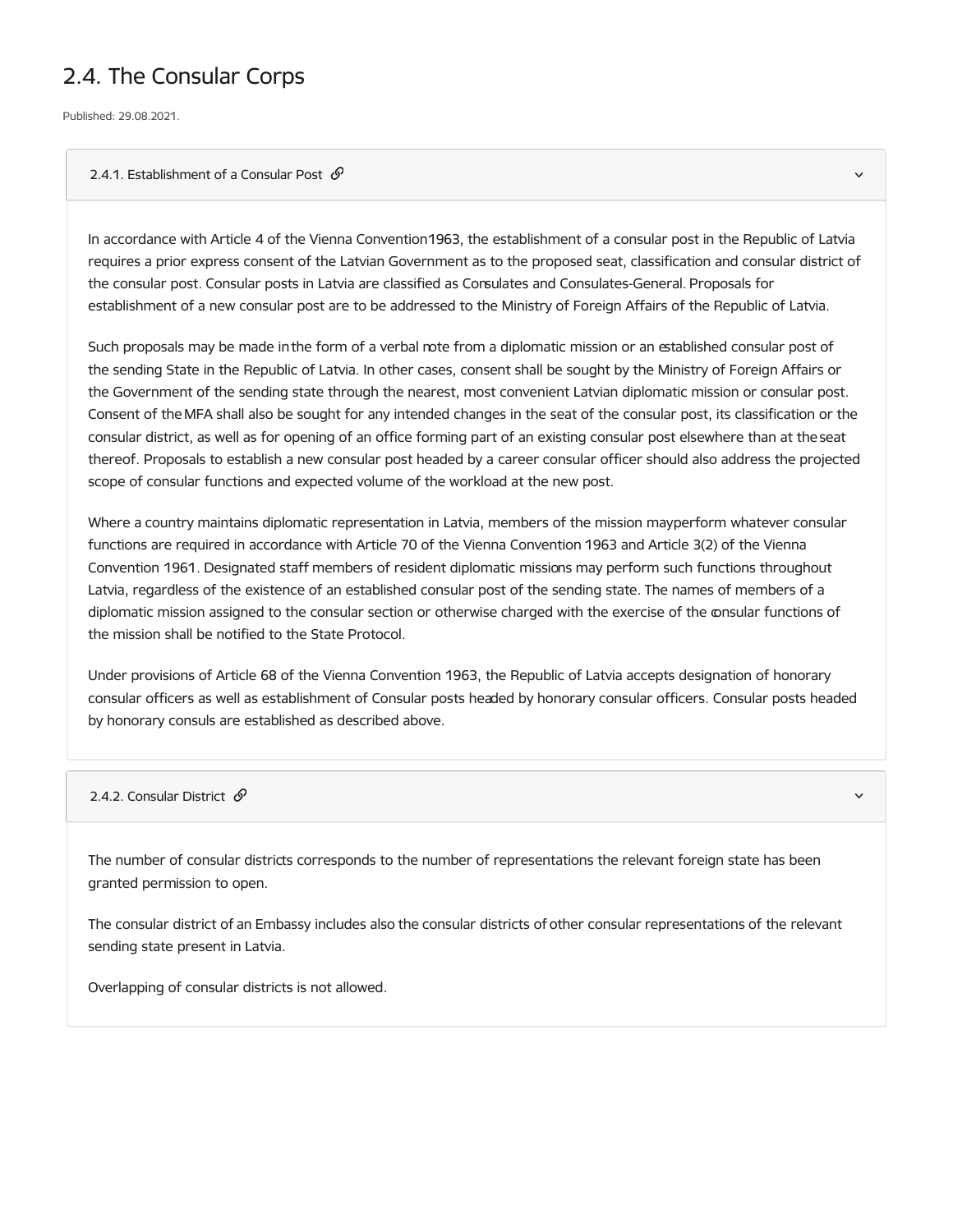The appointment and admission of career heads of consular posts in the Republic of Latvia is governed in by the Chapters I and II of the Vienna Convention 1963, the Diplomatic and Consular Service Law of 1995 as well as internal regulations of the MFA on admission (accreditation) of members of staff of foreign diplomatic missions and consular posts. A document in the form of a commission or similar instrument shall be transmitted by the sending state through the diplomatic or other appropriate channel to the Ministry of Foreign Affairs and shall contain the information specified in the Paragraph 1, Article 11.

Once the decision has been made, the Latvian Government shall issue an authorisation (exequatur) admitting the head of a consular post to the exercise of his/her functions as per Article 12.

Pending delivery of the exequatur the head of a consular post may beadmitted on a provisional basis to the exercise of his/her functions (Article 13).

As soon as the head of a consular post is admitted even provisionally to the exercise of his/her functions, the MFA shall immediately notify the competent authorities of the consular district. It shall also ensure that the necessary measures are taken to enable the head of a consular post to carry out the duties of his/her office and to have the benefit of the provisions of the Vienna Convention 1963.

Career consular officers who have been approved for accreditation are subject to the provisions of [section](https://www.mfa.gov.lv/en/21-arrival-and-departure-members-diplomatic-missions-consular-posts) 2.1.

The career heads of consular posts pay their courtesy visits to the Head of the State Protocol of the Ministry of Foreign Affairs, or in his/her absence, the Deputy Head of the State Protocol, as well as to the Director General of the Consular and Diplomatic Facilities Directorate and the Director of the Consular Department.

If a consular post is temporarily headed by the Deputy Head of the Consular post he/she pays a courtesy visit to the Deputy Head of the State Protocol of the Ministry of Foreign Affairs and Director General ofthe Consular and Diplomatic Facilities Directorate, or in his/her absence - to the Director of the Consular Department.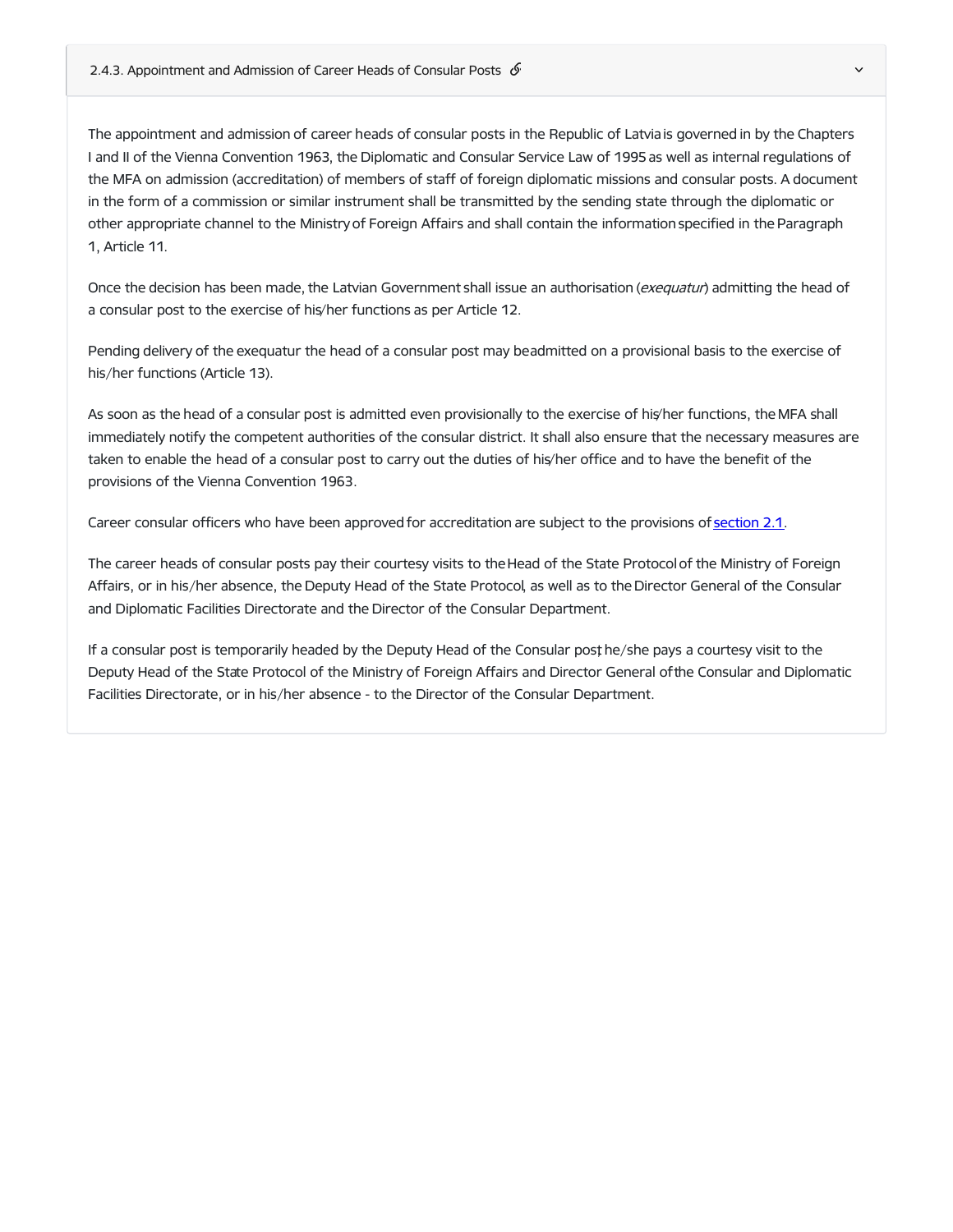According to the Vienna Convention 1963, consular officers and consular employees enjoy immunity from jurisdction in respect of acts performed in the exercise of their consular duties. Career consular officers also enjoy immunity from arrest or pre-trial detention, except in the case of a grave crime and pursuant to a decision given by the competent judicial authority. However, consular officers may also be arrested or subjected to restrictions on their personal freedom in execution of a final and irrevocable court judgment.

Under the provisions of the Vienna Convention1963, the following are inviolable:

consular premises consular archives official correspondence of theconsular post consular courier consular officers

Consular officers who are nationals of or permanently resident in the receiving state only enjoy immunity from jurisdiction and personal inviolability in respect of official acts performed in the exercise of their duties.

Subject to reciprocity, career consular officers are normally equated with the diplomatic staff of missions. In accordance with the Vienna Convention 1963, a diplomatic mission may also exercise consular functions, in which case the status of the staff will continue to be governed by the Vienna Convention 1961.

The right to use its national flag and coat-of-arms of the sending State in the receiving State shall be in accordance with the Article 29 of the Vienna Convention 1963. Car pennants, however, should only be used when the vehicle is occupied by the head of mission while used solely for official business of the sending state.

As with the diplomatic corps, career consular officers and their family members are registered at the State Protocol of the Ministry of Foreign Affairs and are issued an identity card. (See [article](https://www.mfa.gov.lv/en/21-arrival-and-departure-members-diplomatic-missions-consular-posts#212-identity-cards-id-cards) [2.1.2.](https://www.mfa.gov.lv/en/21-arrival-and-departure-members-diplomatic-missions-consular-posts#212-identity-cards-id-cards)).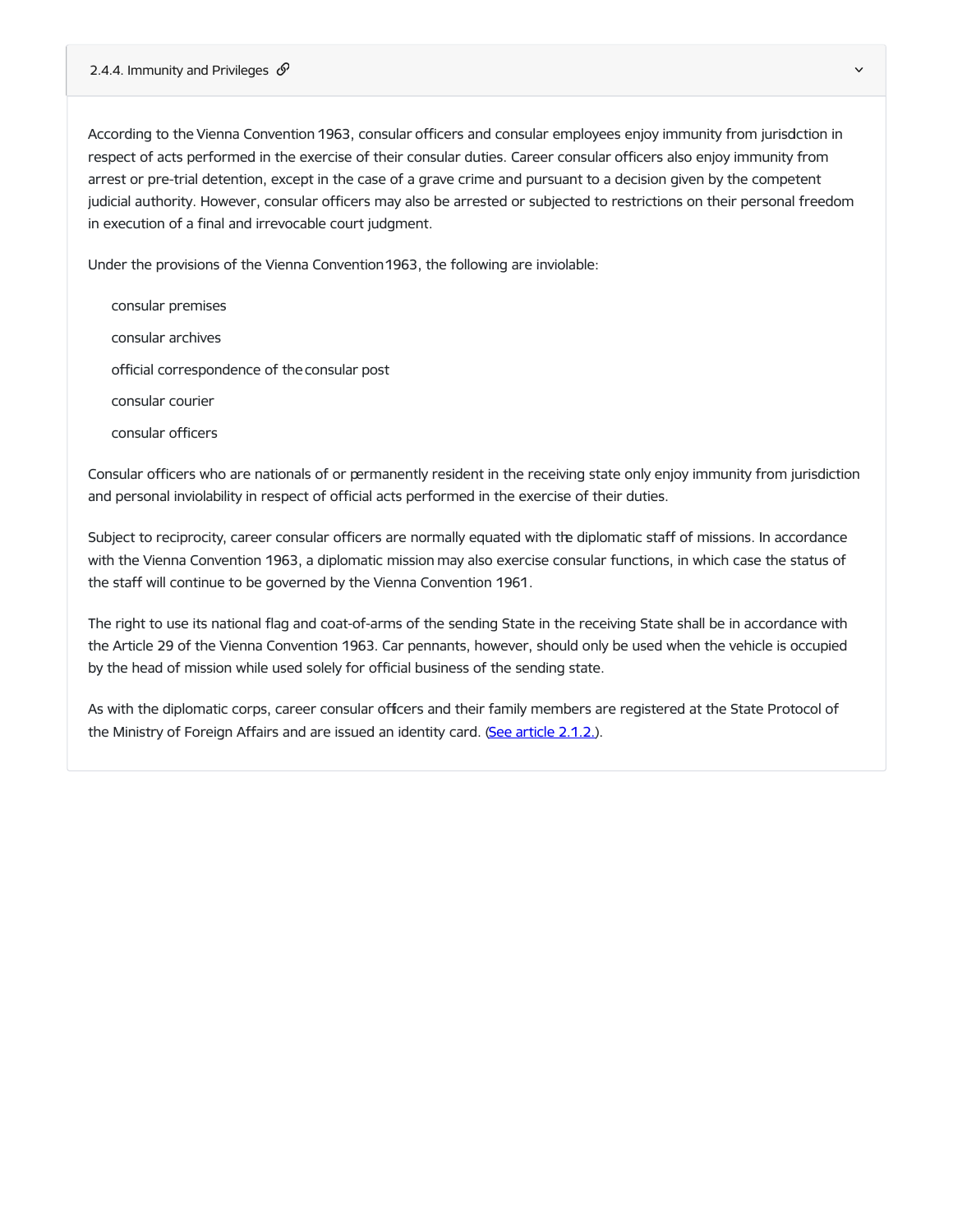The appointment of an Honorary Consul reflects a formal agreement between a sending government and a receiving government, as outlined in the Vienna Convention 1963.

A nominee for appointment as an Honorary Consul in the Republic of Latvia will normally be a Latvian citizen or permanent resident who has some substantial connection with the sending state. The nominee must be of sound character and should enjoy a good reputation in the local community. He or she should have the capacity to communicate and maintain good relations with the local authorities in the consular district. The Latvian Government, in consultation with the relevant State authorities, will consider the personal qualities of each nominee and may reject a nomination where doubts about the nominee's suitability arise. A document in the form of a commission or similar instrument shall be transmitted by the sending state shall transmit the commission or similar instrument through the diplomatic or other appropriate channel to the Ministry for of Foreign Affairs and shall contain the information as specified in the Paragraph 1, Article 11.

Once the decision has been made, the Latvian Government shall issue an authorisation (exequatur) admitting the head of a consular post to the exercise of his/her functions as per Article 12.

Honorary consular officers are registered at the State Protocol of the Ministry of Foreign Affairs and are issued an identity card. (See [article](https://www.mfa.gov.lv/node/3821#212-identity-cards-id-cards) [2.1.2.\)](https://www.mfa.gov.lv/node/3821#212-identity-cards-id-cards).

Honorary heads of consular posts pay their courtesy visits to the Head of the State Protocolof the Ministry of Foreign Affairs, or in his/her absence, the Deputy Head of the State Protocol, as well as to the Director General of the Consular and Diplomatic Facilities Directorate and the Director of the Consular Department.